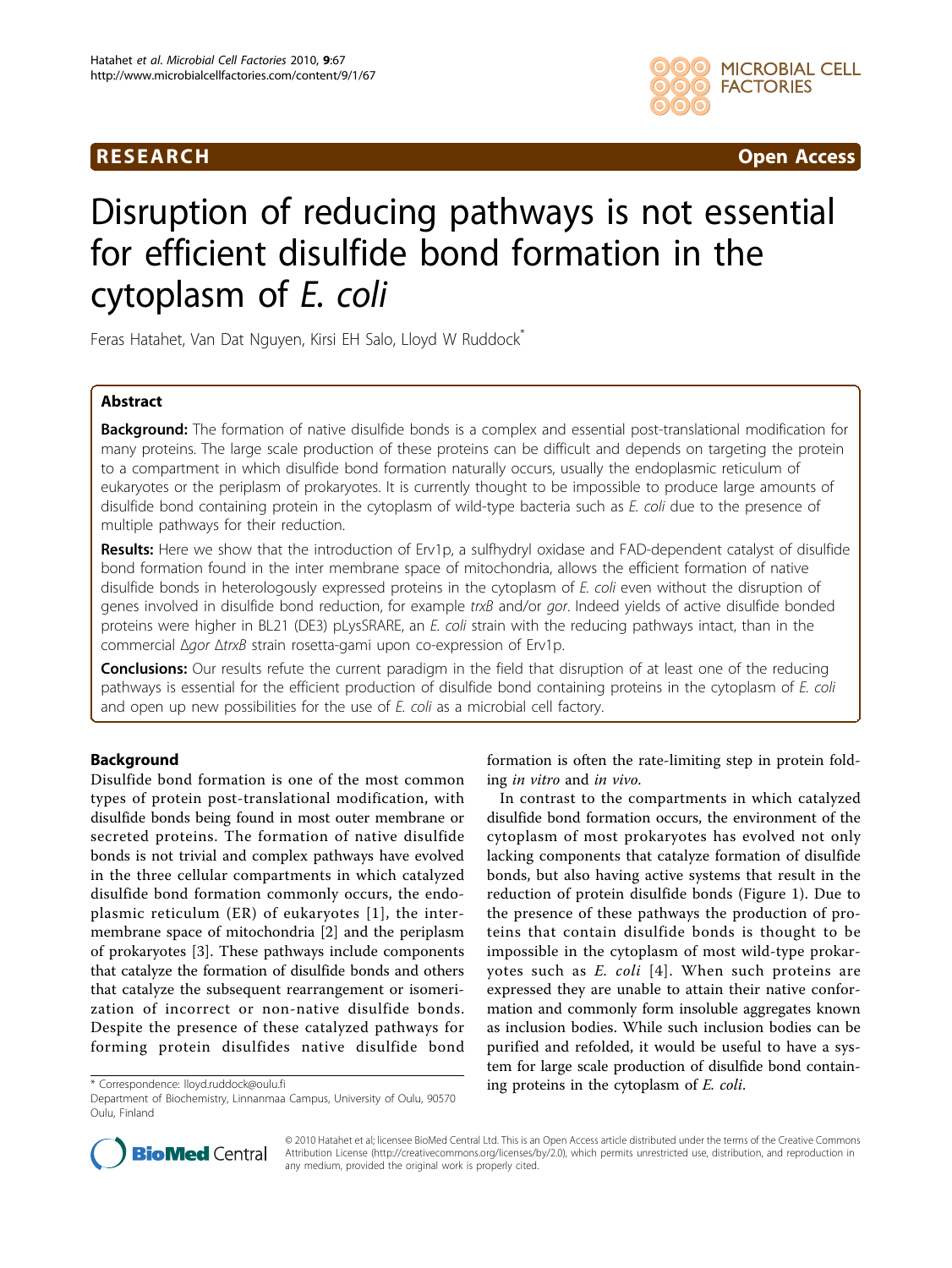<span id="page-1-0"></span>

To circumvent the problem associated with the production of disulfide bond formation in the cytoplasm of E. coli a variety of modified strains have been produced [[5-9](#page-8-0)]. These strains, which evolved from seminal studies on E. coli physiology, have a total or partial disruption of one or both of the pathways involved in ensuring that the cytoplasm is reducing. Strains in which both pathways are disrupted show a significant growth defect connected with the reducing pathways being required for other cellular processes e.g. the function of ribonucleotide reductase, unless the media is supplemented with a reducing agent [[6\]](#page-8-0). However, this requirement in rich media can be obviated by spontaneous mutations in aphC [[9](#page-8-0)-[11](#page-8-0)]. The disruption of these two pathways through a knockout of the two NADPH dependent reductases trxB and gor combined with a mutation in aphC allows for a significant increase in the production of activity of even a complex disulfide bonded protein such as a truncated variant of tissue plasminogen activator [vtPA; 8,12]. The addition of DsbC, a periplasmic disulfide isomerase [[13](#page-8-0)], increased the yields of active vtPA produced a further 20-fold [[8\]](#page-8-0). Such Δgor ΔtrxB strains with mutations in  $aphC$  are available commercially, for example origami or rosetta-gami (Novagen) or with DsbC co-expression as the SHuffle system (New England Biolabs). However, the yields of many disulfide bonded proteins from these systems are below that required for commercial production or even for the production of proteins for academic studies.

While  $\Delta g$ or  $\Delta trxB$  strains lack the reducing pathways and hence allow thioredoxins to transfer oxidizing equivalents from other metabolic pathways to folding proteins [[7](#page-8-0)], there is no dedicated source or catalyst for disulfide bond formation. This is in contrast to compartments in which disulfide bond formation occurs. These all naturally have catalysts of de novo disulfide bond formation, such as the sulfhydryl oxidases Ero1, found in the ER [\[14](#page-8-0)], or Erv1p, found in the mitochondrial inter-membrane space of S. cerevisiae [[15](#page-8-0)] which can catalyze the reaction:

Dithiol +  $O_2 \longrightarrow$  Disulfide +  $H_2O_2$ 

or the transmembrane protein DsbB required for disulfide bond formation in the periplasm [\[16\]](#page-8-0) which transfers electrons to menaquinone or ubiquinone. While all of the catalysts of disulfide bond formation are thought to act via an intermediary protein, protein disulfide isomerase (PDI) for Ero1 [[17](#page-8-0)], Mia40 for Erv1p [[18](#page-8-0)] and DsbA for DsbB [[16\]](#page-8-0), rather than directly on non-native protein substrates, data exists in the literature that Erv1p may be able to function independently of Mia40 [for example 19,20]. In addition, we have observed that Erv1p is able to efficiently oxidatively refold reduced denatured bovine pancreatic trypsin inhibitor to a two disulfide state in the absence of any other factor such as Mia40, glutathione, thioredoxin or PDI (unpublished observations). Hence Erv1p may be a suitable single protein system to catalyse de novo disulfide bond formation.

To date all reported systems for making disulfide bond containing proteins in the cytoplasm of E. coli are based on the disruption of one, or more usually both, of the naturally occurring reduction pathways. Here we show that the introduction of the sulfhydryl oxidase Erv1p, an enzyme which can use molecular oxygen to catalyze the oxidation of a dithiol to a disulfide in an FAD-dependent manner, into the cytoplasm of wildtype E. coli results in as high or higher levels of production of active proteins than a  $\Delta g$ or  $\Delta trxB$  strain. Hence our results refute the current paradigm in the field that disruption of at least one of the reducing pathways is essential for the efficient production of disulfide bond containing proteins and opens up new possibilities for their production.

# Results

# Alkaline phosphatase production

Our initial screen for whether co-expression of the sulfhydryl oxidase Erv1p could increase the yield of disulfide bond containing proteins was based on *E. coli* alkaline phosphatase (PhoA), a protein which is widely used to examine disulfide bond formation in vivo. PhoA is a hydrolase which naturally folds in the periplasm and contains two sequential disulfide bonds whose formation is essential for activity [[21\]](#page-8-0). While the activity of PhoA has an essential requirement for disulfide bond formation, when expressed in a reducing environment such as the cytoplasm of E. coli the protein does not form inclusion bodies. Hence, expression of the mature form of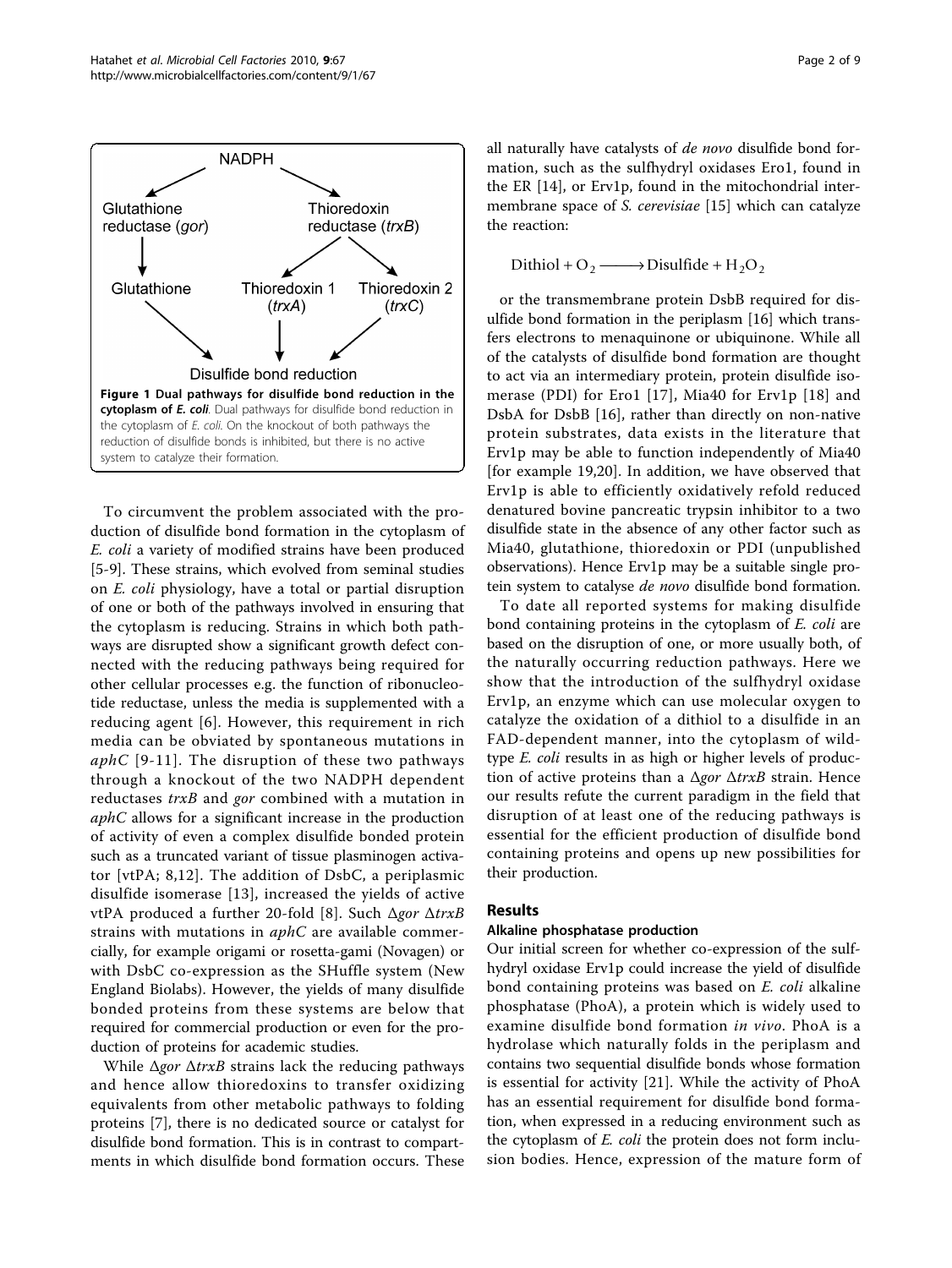<span id="page-2-0"></span>

PhoA i.e. the protein lacking the periplasmic signal sequence, in the cytoplasm of *E. coli* resulted in high levels of soluble protein being produced (Figure 2A), but in negligible yields of active protein (Figure 2B and Table 1), consistent with the reducing environment of the cytoplasm. In contrast, co-expression of Erv1p with PhoA from a polycistronic vector resulted in high yields of active PhoA (Figure 2B and Table 1). Exact

|  |  | Table 1 Production of PhoA in the cytoplasm of E. coli |  |  |  |  |  |  |  |  |  |
|--|--|--------------------------------------------------------|--|--|--|--|--|--|--|--|--|
|--|--|--------------------------------------------------------|--|--|--|--|--|--|--|--|--|

| Sample                        | ∆ Absorbance (mAU/min) | Final OD of culture | Relative yield (%) |
|-------------------------------|------------------------|---------------------|--------------------|
| PhoA in BL21 (DE3)            | $-0.068 \pm 0.053$     | $2.67 \pm 0.20$     | $-0.3 + 0.3$       |
| PhoA + Erv1p in BL21 (DE3)    | $27.6 + 0.6$           | $1.73 + 0.01$       | $100 + 2.1$        |
| PhoA in rosetta-gami          | $16.2 + 0.6$           | $1.59 + 0.05$       | $53.9 + 3.6$       |
| PhoA + $Ev1p$ in rosetta-gami | $11.0 + 0.8$           | $1.27 + 0.03$       | $79.3 + 1.8$       |

Data for the production of active E. coli alkaline phosphatase (PhoA) grown in LB media in shake flasks at 30°C, where Δ absorbance is the rate of change in absorbance per minute at 410 nm upon assaying the lysate (n = 4). Note that both the BL21 strain and the rosetta-gami (Δgor ΔtrxB) strain contain pLysSRARE. As can be seen from the data the growth rate of both the BL21(DE3) pLysSRARE and rosetta-gami strains decreases upon co-expression of Erv1p resulting in a lower final OD600 of the culture after 4 hours of induction. Despite this the relative yield of active protein is much higher upon co-expression.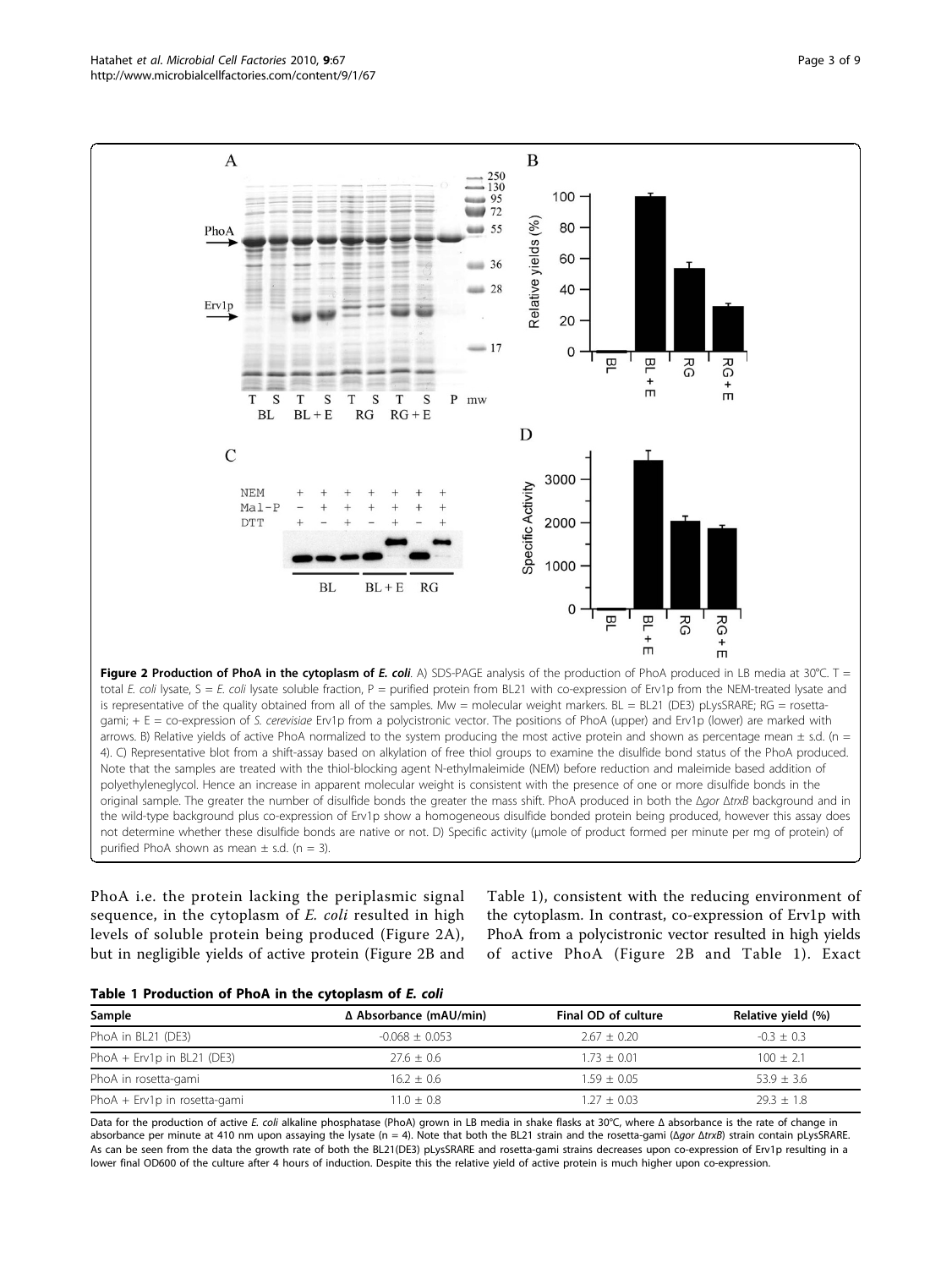quantification of the fold increase is difficult, given the absence of recombinant PhoA activity when Erv1p is not co-expressed, but it is at least 1000-fold. Furthermore, the yield of active PhoA upon co-expression of Erv1p in the E. coli strain BL21(DE3) pLysSRARE, which has the reducing pathways in place, was circa two-fold higher than that produced in the equivalent commercial Δgor ΔtrxB strain rosetta-gami (Figure [2B](#page-2-0)) despite similar amounts of protein being produced (Figure [2A](#page-2-0)). Analysis of the PhoA produced in these strains via gel-shifts after mal-PEG treatment [[22](#page-8-0)] implied that effectively all of the PhoA produced in the cytoplasm of the E. coli strain BL21 upon Erv1p co-expression contained disulfide bonds (Figure [2C](#page-2-0)), despite the protein being produced in a strain with both disulfide reducing pathways intact.

To further characterize the system, PhoA from all four expression conditions was purified by immobilised metal affinity chromatography. This one step purification resulted in highly purified protein (Figure [2A\)](#page-2-0). Reduced PhoA is prone to air oxidation which results in the formation of disulfide bonds and a gain in activity. To ensure the specific activity measurements of PhoA were not influenced by this, while allowing analysis of the free thiol content of the purified protein, part of the E. coli lysate was treated with N-ethyl maleimide (NEM) to block free thiol groups and prevent ex vivo disulfide bond formation, while another part was not. Parallel purifications of the two samples from each of the four expression conditions were performed. Despite neither the expression conditions nor the purification procedure being optimised the equivalent of 16 mg/L of PhoA was obtained from the E. coli strain BL21 with co-expression of Erv1p. Activity measurements on the PhoA protein from the NEM-blocked samples showed that the specific activity of the PhoA from the E. coli strain BL21 was circa 1000-fold greater when Erv1p was co-expressed and that this material was circa 1.7-fold more active that the PhoA purified from the rosetta-gami strain (Figure [2D\)](#page-2-0). A similar pattern was observed for the PhoA purified from the non-NEM treated lysate except that the specific activity of the PhoA from the BL21 strain was circa 3-fold greater than that from the non-treated lysate, consistent with ex vivo oxidation. An Elman's assay of the non-NEM treated purified samples, under denaturing conditions, revealed that the PhoA purified from the BL21 strain had circa 3.1 free thiol groups per protein, while there was no detectable free thiol groups on the protein purified from the same strain with coexpression of Erv1p. Electrospray mass spectrometric analysis of non-treated samples showed that the major component for all four proteins were of the expected mass of PhoA (48285 Da; mass accuracy 0.01%), but additional minor peaks were also observed. For all four samples an additional peak of +80Da was observed in the mass spectra, consistent with the addition of a phosphate group. The relative intensity of this peak was around 25% except for the PhoA purified from the BL21 strain in the absence of Erv1p co-expression where it was around 10%. For both of the PhoA samples purified from the BL21 strains an additional peak consistent with gluconoylation of the N-terminal hexa-histdine tag [[23\]](#page-8-0) was also observed, with this post-translational modification also being found on around 25% of the total protein. It is unclear to what extent this additional posttranslational modification, that we commonly observe for N-terminal hexa-histidine tagged proteins expressed in BL21, affects the activity of PhoA. Both SDS-PAGE and mass spectrometry revealed that the PhoA purified from the BL21 (DE3) strain in the absence of Erv1p coexpression became increasingly degraded upon storage, something not observed for the other samples over the same time scale. This is consistent with the lack of disulfide bonds in this protein.

# Phytase production

PhoA is regarded as a very simple model substrate protein since it folds, though is not active, in the absence of disulfide bond formation and since disulfide bond formation in this protein is facile. As a more robust test of our system we switched to examining Phytase (AppA) production. AppA is an E. coli periplasmic protein with similar activity to PhoA except that it has optimal activity under acidic pH conditions. It contains four disulfide bonds one of which is non-sequential; as such it is used as a model protein for native disulfide bond formation which requires isomerization [[24](#page-8-0)]. The expression of endogenous AppA is highly regulated and exogenous AppA is not highly expressed. Hence when the mature form of AppA is expressed in the cytoplasm of the E. coli strains BL21(DE3) pLysSRARE or rosetta-gami with or without co-expression of the sulfhydryl oxidase Erv1p and/or the disulfide isomerase DsbC from polycistronic vectors, the yield of AppA is so low that it cannot be detected by coomassie stained SDS-PAGE (data not shown), while DsbC and Erv1p showed good expression (as per Erv1p in Figure [2A\)](#page-2-0). Detection of AppA is possible by western blot (see Figure [3B](#page-4-0)). Activity measurements from these lysates showed that active protein was expressed under certain conditions. When the mature form of AppA is expressed in the cytoplasm of the E. coli strains BL21(DE3) pLysSRARE with or without coexpression of the disulfide isomerase DsbC from a polycistronic vector negligible yields of active protein were obtained (Figure [3A](#page-4-0) and Table [2](#page-4-0)). However, co-expression of Erv1p from a polycistronic vector significantly increased the AppA activity produced, with the highest yield being obtained in BL21(DE3) pLysSRARE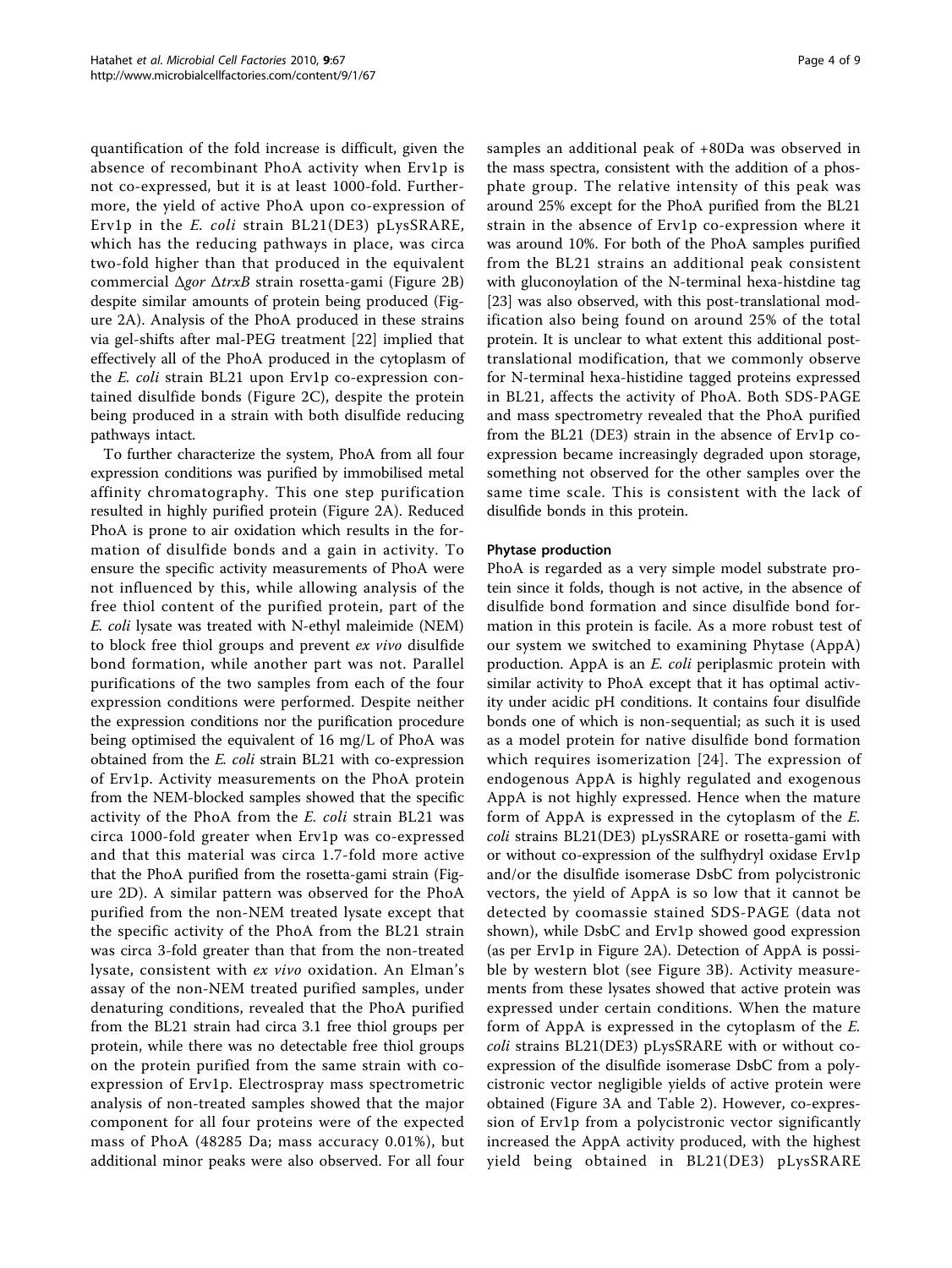<span id="page-4-0"></span>



Purification of AppA from these strains is complicated by the very low expression levels. Immobilised metal affinity chromatography from a standard culture did not generate sufficient protein for the concentration of the purified AppA to be determined accurately. However, an enzyme activity assay performed immediately after purification revealed that very significant AppA activity was recovered from the BL21 (DE3) pLysSRARE strain with co-expression of Erv1p and DsbC. Relative quantification of the proteins purified using tryptophan intrinsic fluorescence showed that the protein purified from BL21(DE3) pLysSRARE had less than 1% of the relative activity of that obtained upon co-expression of Erv1p and DsbC, while that from rosetta-gami with co-expression of DsbC was 31%. These results on the purified proteins mirror the results from the E. coli lysates shown in Figure 3A. More than 99% of the AppA activity was lost from all of the purified samples upon a single freeze-thaw cycle in the purification elution buffer.



| Sample                               | ∆ Absorbance       | Final OD of culture | Relative yield (%) |
|--------------------------------------|--------------------|---------------------|--------------------|
| AppA in BL21 (DE3)                   | $0.003 + 0.004$    | $2.60 + 0.18$       | $1.3 + 1.3$        |
| $AppA + DsbC$ in BL21 (DE3)          | $-0.003 \pm 0.004$ | $2.02 + 0.07$       | $-0.7 + 1.2$       |
| AppA + $Ev1p$ in BL21 (DE3)          | $0.039 \pm 0.009$  | $1.10 \pm 0.02$     | $6.2 + 1.4$        |
| AppA + $Ev1p$ + $Dsbc$ in BL21 (DE3) | $0.420 + 0.062$    | $1.65 + 0.01$       | $100 + 14.2$       |
| AppA in rosetta-gami                 | $0.105 \pm 0.020$  | $1.91 + 0.14$       | $28.6 \pm 3.0$     |
| AppA + DsbC in rosetta-gami          | $0.123 + 0.007$    | $2.03 + 0.01$       | $36.2 + 1.9$       |

Data for the production of active E. coli phytase (AppA) grown in LB media at 30°C, where Δ absorbance is the change in absorbance over 20 minutes at 410 nm upon assaying the lysate (n = 4). Note that both the BL21 (DE3) strain and the rosetta-gami (Δgor ΔtrxB) strain contain pLysSRARE. As can be seen from the data the growth rate of both the BL21(DE3) pLysSRARE and rosetta-gami strains decreases upon co-expression of Erv1p resulting in a lower final OD600 of the culture after 4 hours of induction. Despite this the relative yield of active protein is much higher upon co-expression.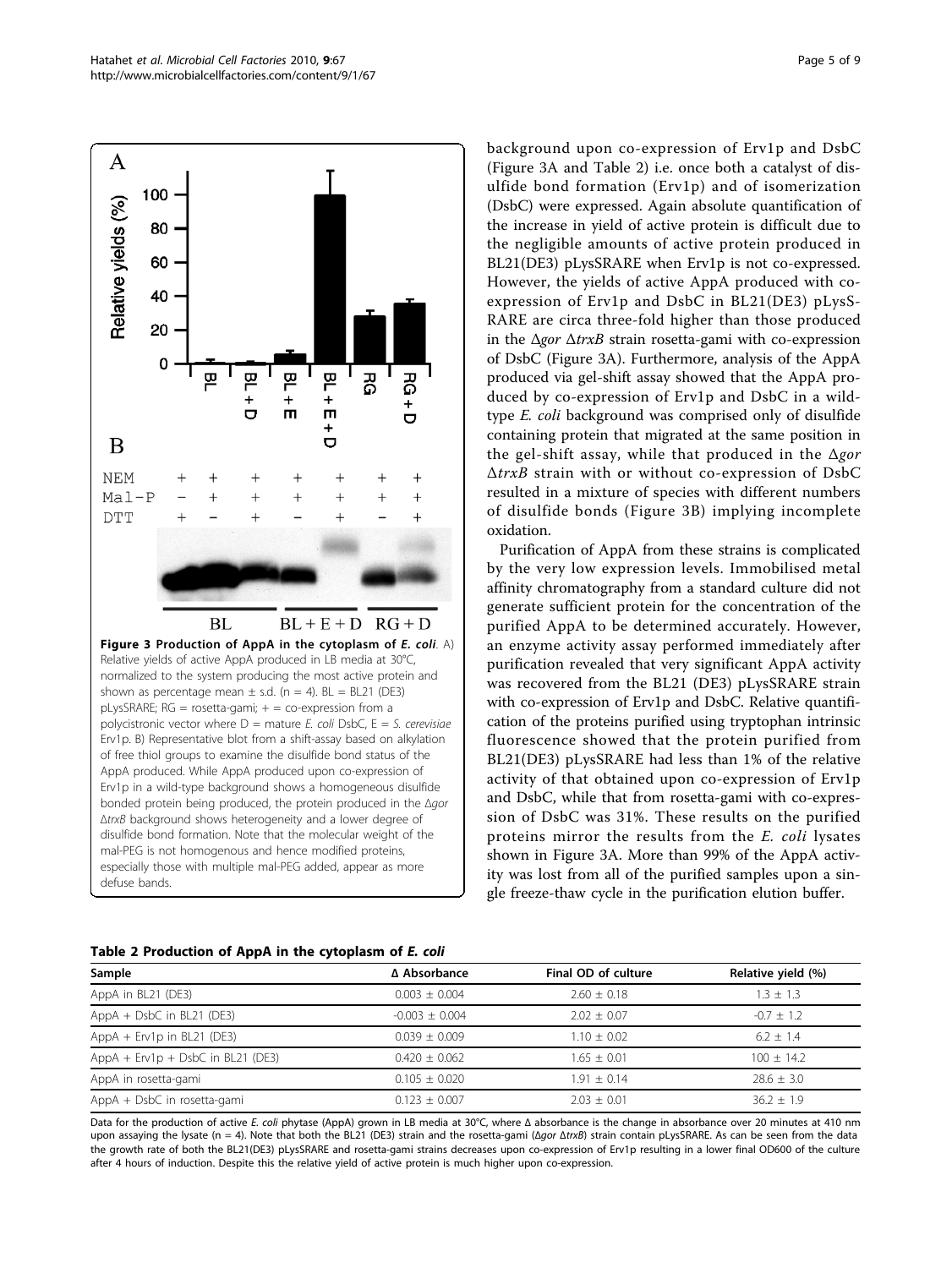# Discussion

The current systems for making disulfide bonded proteins in the cytoplasm of E. coli are based on the disruption of one, or more usually both, of the reducing pathways normally present in this compartment [[5-8\]](#page-8-0), with a concomitant mutation in  $aphC$  [[9](#page-8-0)-[11](#page-8-0)] which restores growth rates in rich media. While these strains can produce much higher levels of disulfide bonded proteins than the wild-type strains the yields and/or quality are often not optimal even when a disulfide isomerase is co-expressed. While thioredoxin is reported to be involved in disulfide bond formation in  $\Delta trxB$  strains [\[7](#page-8-0)], it is a catalyst of thiol-disulfide exchange and not a catalyst of de novo disulfide bond formation. Hence thioredoxin becomes oxidised in this system by reducing substrates such as ribonucleotide reductase and transfers the disulfide to folding proteins such as PhoA, such that disulfide bond formation in these strains can potentially be seen as being a "by-product" of other metabolic processes. In contrast, compartments that naturally produce disulfide bonded proteins have a catalytic system for making disulfide bonds for example a sulfhydryl oxidase which can use molecular oxygen to catalyze the oxidation of a dithiol to a disulfide. The cytoplasm of E. coli lacks such a catalyst. Hence, we thought that the introduction of such a system might significantly increase the yields of active disulphide-bonded protein produced. This turns out to be the case. Indeed the production of disulfide bonded proteins in the cytoplasm of E. coli does not require disruption of genes involved in either of the reducing pathways. Instead for PhoA and AppA the addition of a catalytic system for the formation of disulfide bonds i.e. co-expression of the sulfhydryl oxidase Erv1p, while not significantly altering the amount of recombinant protein produced, significantly increases the yields of active protein produced. Furthermore, it is more effective than the removal of the reducing pathways for the production of active PhoA and AppA. The expression conditions and purification reported here have not been optimized, but yields of 16 mg/L of culture of purified disulfide bonded protein were obtained from the cytoplasm of E. coli grown in shake flasks. Furthermore, our preliminary results indicate that such yields are possible for a range of other proteins of academic and commercial interest with multiple disulfide bonds (data not shown).

The ability of co-expression of Erv1p (plus a disulfide isomerase where needed) to enable the production of natively folded disulfide bond containing proteins in the cytoplasm of wild-type E. coli may seem contradictory with what is known about the environment of this cellular compartment. However, it is compatible with what is known about disulfide bond formation in other compartments. Neither the ER nor the inter-membrane space of mitochondria can be accurately described as an oxidizing environment. While the redox potential of the ER is more oxidizing than that of the cytoplasm it is still a compartment in which disulfide bond reduction and isomerization must occur [\[1](#page-8-0)] i.e. both oxidative and reducing pathways must co-exist in the same compartment. However, native disulfide bonds in folded proteins are often buried and hence inaccessible to reduction by either glutathione or members of the thioredoxin superfamily. Hence in our system there is probably a kinetic competition between oxidation/folding and reduction with the native disulfide bonded state being stable once formed even in the background of wild-type cytoplasm with both the thioredoxin and glutathione based reducing pathways intact.

The ability of Erv1p to act in the absence of Mia40 may also seem contradictory with what is known about its mechanism of action in the inter-membrane space of mitochondria. It is possible that Erv1p may be acting in our system via an intermediary molecule, such as one of the thioredoxins or glutaredoxins or via a low molecular weight species. However, there is published data that Erv1p is able to act without Mia40 [for example 19,20] and we have preliminary *in vitro* data that Erv1p is able to efficiently oxidise dithiols to disulfides in reduced unfolded proteins in the absence of any factors except molecular oxygen. The elucidation of the exact mechanisms by which Erv1p is acting in the cytoplasm of E. coli is not trivial, but this and a more detailed understanding of the other processes that are occurring may help in the optimization of this system for the production of recombinant disulfide bond containing proteins.

#### Conclusions

By mimicking natural systems, which have both reducing and oxidizing pathways in place in compartments where oxidative folding occurs, we are able to generate more efficient production of disulfide bond containing proteins in the cytoplasm while at the same time avoiding the problems associated with the disruption of the reducing pathways e.g. the requirement of the reducing pathways for other cellular processes such as the function of ribonucleotide reductase. Furthermore, our results refute the current paradigm in the field that disruption of at least one of the reducing pathways is essential for the efficient production of disulfide bond containing proteins in the cytoplasm of E. coli and open up new possibilities for the use of  $E$ . coli as a microbial cell factory.

### Methods

#### Vector construction

Expression vectors (Table [3](#page-6-0)) were made by standard molecular biology techniques.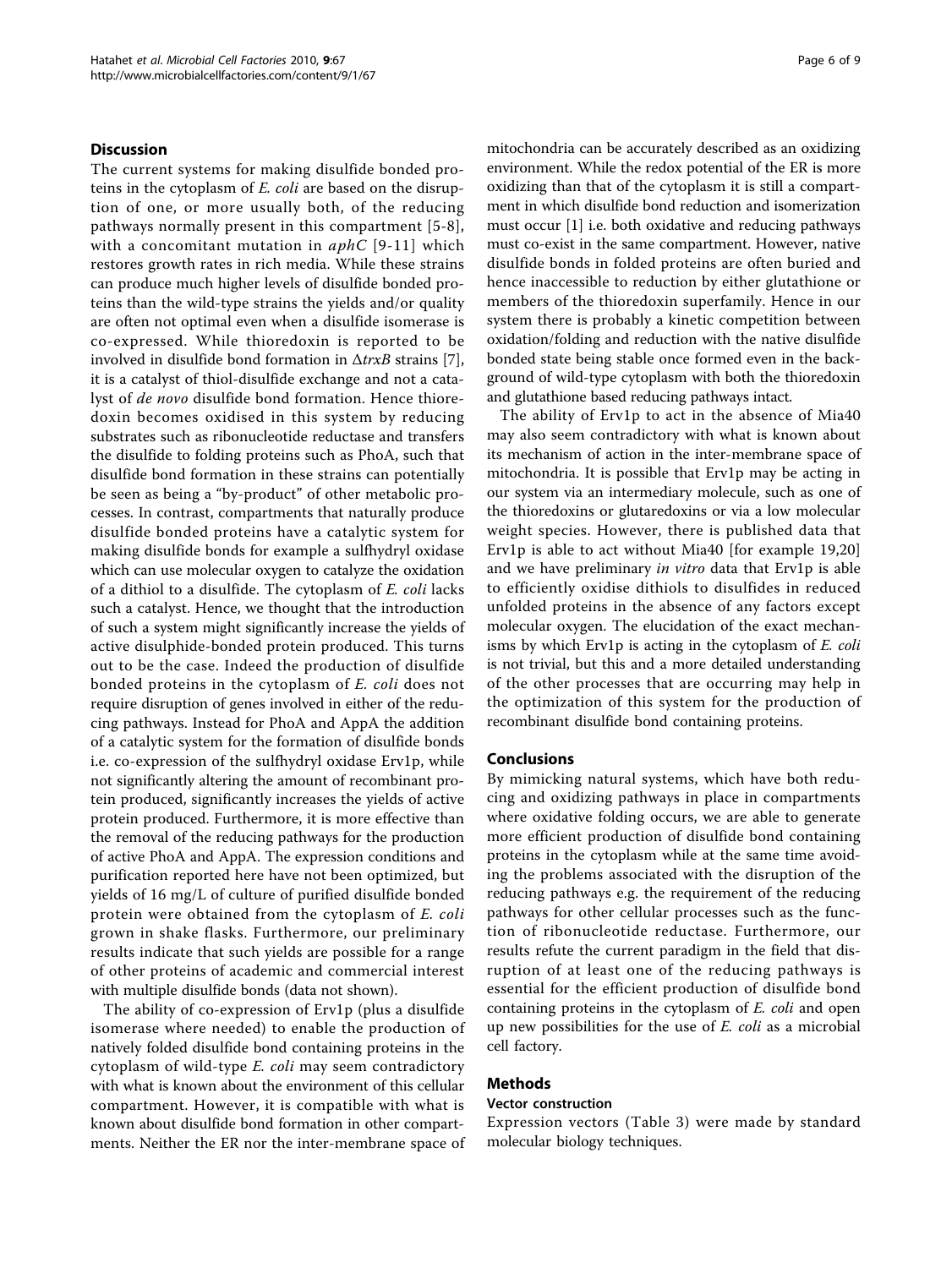<span id="page-6-0"></span>Table 3 Vectors reported in this study

| Plasmid | <b>Basis</b> | Protein being produced                                | Co-<br>expression |
|---------|--------------|-------------------------------------------------------|-------------------|
| pFH198  | pET23        | Mature E. coli DsbC (Asp21-Lys236)                    |                   |
| pVD157  |              | pET23 S. cerevisiae Erv1p (Met 1-Glu189)              |                   |
| pVD158  |              | pET23 S. cerevisiae Erv1p (Met 1-Glu189)              | DsbC              |
| pVD80   | pET23        | $MH6M$ -mature <i>E. coli</i> PhoA (Arq22-<br>Lys471) |                   |
| pVD82   | pET23        | $MH6M-mature E. coli PhoA (Arg22-$<br>Lys471)         | Erv1p             |
| pVD96   | pET23        | $MH6M-mature E. coli$ AppA (Gln 23-Leu<br>432)        |                   |
| pFH231  | pET23        | $MH6M-mature E. coli$ AppA (Gln 23-Leu<br>432)        | Erv1p             |
| pFH244  | pET23        | $MH6M-mature E. coli$ AppA (Gln 23-Leu<br>432)        | DsbC              |
| pFH233  | pET23        | $MH6M-mature E. coli$ AppA (Gln 23-Leu<br>432)        | $Erv1p +$<br>DsbC |

Expression from pET23 plasmids is by IPTG induction; all pET23 vectors have a SpeI site added to the multi-cloning site. The co-expressed proteins are either S. cerevisiae Erv1p (Met 1-Glu189) and/or the mature form of E. coli DsbC (Asp21-Lys236).

The genes for mature *E. coli* alkaline phosphatase (PhoA; Arg22-Lys471), mature E. coli phytase (AppA; Gln23-Leu432) and mature DsbC (Asp21-Lys236) were amplified by PCR using a colony of E. coli XL1-Blue as a template. The gene for Erv1p (Met1-Glu189) was amplified using a plasmid kindly provided by Prof Thomas Lisowsky as a template.

Erv1p and mature DsbC were cloned into pET23a. An alternative cloning strategy for Erv1p using pET23d (which replaces the 5' NdeI restriction site with NcoI) was also used. This adds an extra Glycine between Met1 and Lys2 of Erv1p. Both versions of the protein were used in a variety of co- and pre-expression experiments and no significant differences between the two were observed. Mature PhoA and AppA were cloned into a modified version of pET23a which includes an N-terminal his-tag in frame with the cloned gene and an additional SpeI site in the multi-cloning site between the EcoRI and SacI sites. The resulting gene products include the sequence MHHHHHHM- prior to the first amino acid of the protein sequence.

Polycistronic vectors were constructed by taking fragments encoding the folding factors from the pET23 based constructs which include the ribosome binding site e.g. XbaI/X fragments and ligating them into the SpeI/X cut plasmid encoding the protein of interest (where X is an appropriate restriction site found in the multi-cloning site after SpeI and not found in either gene e.g. XhoI). After a single such ligation this generates a plasmid that contains a single transcription initiator/terminator and hence makes a single mRNA, but has two ribosome binding sites and makes two proteins by co-expression from two translation initiation sites. This ligation results in the loss of the original SpeI site. Transfer of a SpeI site after the second gene into the new vector allows a third gene to be cloned by the same method resulting in a tricistronic vector which makes three proteins from a single mRNA.

All plasmid purification was performed using the QIAprep spin miniprep kit (Qiagen) and all purification from agarose gels was performed using the Gel extraction kit (Qiagen), both according to the manufacturers' instructions.

All plasmids generated were sequenced to ensure there were no errors in the cloned genes (see Table 3 for plasmid names and details).

#### Protein expression

For expression in LB media, E. coli strains containing expression vectors were streaked out from glycerol stocks stored at -70°C onto LB agar plates containing suitable antibiotics to allow for selection (100 μg/ml ampicillin for pET23 derivatives, 35 μg/ml chloramphenicol for pLysS derivatives; with 10 μg/ml tetracycline and 15 μg/ml kanamycin for selection of rosetta-gami strains). The next day one colony from these plates were used to inoculate 5 ml of LB media, containing suitable antibiotics (100 μg/ml ampicillin for pET23 derivatives, 35 μg/ml chloramphenicol for pLysS derivatives; with 10 μg/ml tetracycline and 15 μg/ml kanamycin for selection of rosetta-gami strains), and grown overnight at 30°C, 200 rpm. This overnight culture was used to seed a 50 ml culture of LB containing suitable antibiotics in a 250 ml conical flask to an optical density of 0.05 at 600 nm (OD600). The addition of FAD to the media is not required for the production of active Erv1p and preliminary experiments suggestion such addition does not increase the yield of active PhoA or AppA or other proteins tested in this system. This culture was grown at 30°C, 200 rpm until the OD600 reached 0.4 at which point protein production was induced by the addition of 0.5 mM IPTG. The cells were then grown for a total of 4 hours post induction at 30°C, 200 rpm and the final OD600 measured. The cells were collected by centrifugation and resuspended to an OD600 equivalent of 10 (based on the final  $OD_{600}$  of the culture) in 20 mM sodium phosphate pH 7.4, 20 μg/ml DNase, 0.1 mg/ml egg white lysozyme and frozen. Such normalization allows for easy correction for differences in the growth rates of the cultures and allows rapid equal total protein loading of samples for activity assay and SDS-PAGE analysis. Cells were lysed by freeze-thawing. Where appropriate, the insoluble fraction was removed by centrifugation and the soluble fraction removed quickly to a new container. Cell lysates or soluble fractions were stored frozen in 1 ml aliquots for further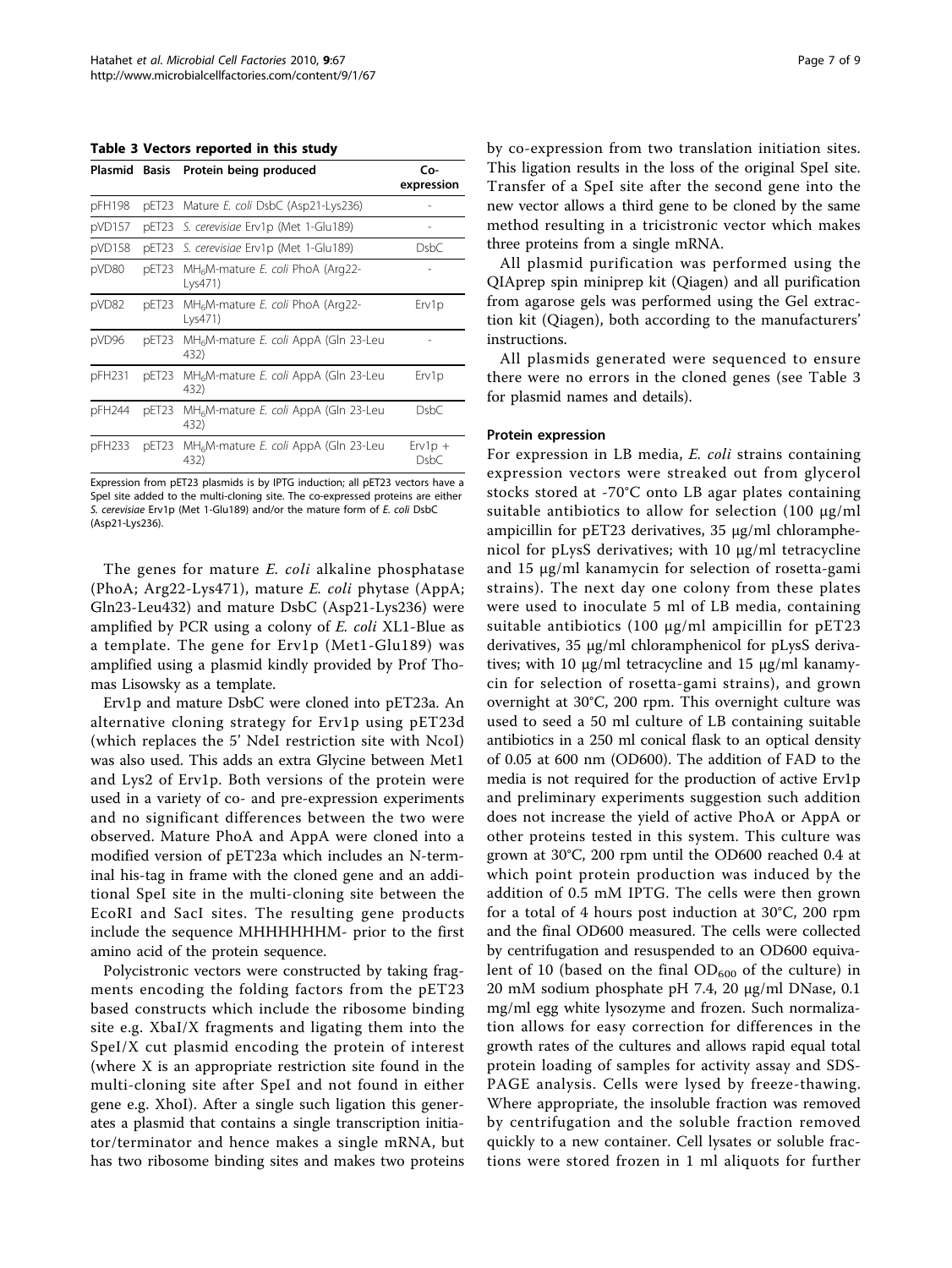experiments as repeated freeze-thawing clearly influenced the results obtained in a protein dependent manner.

# Protein analysis from lysates

PhoA activity was measured using a continuous assay at pH 8.0 with 4-nitrophenylphosphate as the substrate. Since PhoA folds in the absence of disulfide bonds and is able to gain activity due to air oxidation post lysis all samples containing PhoA included 100 mM NEM in the lysis buffer to block free thiols and to trap the thioldisulfide status of the protein during analysis. Similarly 100 mM NEM was added to AppA samples. PhoA activity was determined in 96well micro-titer plates at 37°C. Soluble lysate fractions (from  $OD_{600}$  normalized cultures) were diluted 100 fold into 20 mM sodium phosphate buffer pH 7.4. 20 μl of this was used in a total assay volume of 200 μl formed by adding 50 μl of the substrate p-nitrophenyl phosphate solution (0.4% w/v in 1 M Tris pH 8.0) to 130 μl of 1 M Tris pH 8.0. The absorbance was recorded at 410 nm every minute up to 20 minutes and the rate of change in absorbance determined by linear-fit. Yields of active protein were calculated relative to the tested system that generated the most active protein (PhoA with Erv1p co-expression in BL21 (DE3) pLysSRARE) based on the rate of change of absorbance determined in the PhoA assay and the final  $OD_{600}$  of the culture (see Table [1](#page-2-0) for the values of the individual components).

AppA activity was determined in a similar manner to that of PhoA except that the pH optima of the enzyme and absorbance maxima of the chromogenic product meant that a discontinuous assay had to be performed. In place of the PhoA substrate and Tris solutions, 180 μl of p-nitrophenyl phosphate solution (0.4% w/v in 0.25 M Glycine pH 2.5) was used. After 20 min incubation at 37°C the reaction was quenched by the addition of 50 μl of 5M NaOH and the absorbance was measured at 410 nm.

The redox state of PhoA and AppA was determined as follows. 10 ml of culture was spun down and resuspended in 20 mM sodium phosphate pH 7.4, 20 μg/ml DNase, 0.1 mg/ml egg white lysozyme 100 mM NEM to give the equivalent of an  $OD_{600}$  of 10 and incubated at 30°C for 5 minutes. 0.5 or 1 ml aliquots were removed for activity measurements (see below) then the samples were frozen at -20C. Cells were then lysed by freeze-thawing. After lysis total protein was precipitated with 10% trichloroacetic acid (TCA; final concentration) on ice for 10 minutes. The pellet was washed with acetone and then resuspended in 2% SDS, 100 mM Tris pH 7.4 with or without 50 mM DTT for 15 min at 37°C. The proteins were precipitated again with 10% TCA, washed twice with acetone and the pellet resuspended in alkylation buffer (2% SDS, 100 mM Tris pH 8.0 containing 5 mM malPEG-2000 (NOF Corporation, Japan)) at 37°C for 1 hour. All samples were reduced with 50 mM DTT before loading onto 12.5% SDS-PAGE and the PhoA and AppA proteins were detected by western blotting using His-tag antibody (Santa Cruz Biotechnology, USA).

# Protein purification

PhoA was expressed as described above and purified by immobilised metal affinity chromatography (IMAC) using TALON superflow metal affinity resin (BD Biosciences, USA) with phosphate present in the lysis and purification buffers. Subsequent analysis (see below) revealed that the purified proteins had no PhoA activity and that all of the purified proteins had a mass 80 Da greater than expected, consistent with phosphorylation. Subsequently, PhoA and AppA were expressed as described above except that the 20 mM sodium phosphate in the lysis buffer was replaced with 50 mM Tris pH 8.0. 100 mM NEM was added to part of the resuspended cell culture, while no NEM was added to the remainder. After cell lysis and removal of the cell debris by centrifugation all samples were purified by IMAC using 400 μl of TALON resin with no phosphate buffer present at any time. Specifically, the resin was washed with 3 mls of water and then equilibrated with 3 mls of equilibration buffer (50 mM Tris, 300 mM sodium chloride, 10 mM immidazole, pH 8.0) before the clarified E. coli lysate was loaded. The column was then washed with 5 mls of equilibration buffer before being washed with  $3 \times 5$  mls of wash buffer (50 mM Tris, 300 mM sodium chloride, 20 mM immidazole, pH 8.0), before elution with  $2 \times 400$  µl of elution buffer (50 mM Tris, 300 mM sodium chloride, 250 mM immidazole, pH 8.0). The purified PhoA concentration was determined spectrophotometrically at 280 nm using a calculated molar absorption coefficient (32900  $M^{-1}cm^{-1}$ ). The concentration of purified AppA was too low to determine spectrophotometrically or by Bradford assay, but relative concentrations were estimated by fluorescence measurements performed on a Perkin-Elmer LS50B spectrometer at 25°C, excitation 280 nm, emission 320-400 nm and slit widths 5 nm.

### Analysis of purified proteins

PhoA and AppA activity was measured as per the activity tests on the E. coli lysates, but with variable volumes of purified PhoA and 50 μl of purified AppA replacing the lysate. Up to forty-fold more PhoA purified from BL21 (DE3) pLysSRARE was used compared with the other PhoA preparations due to the low specific activity of this protein.